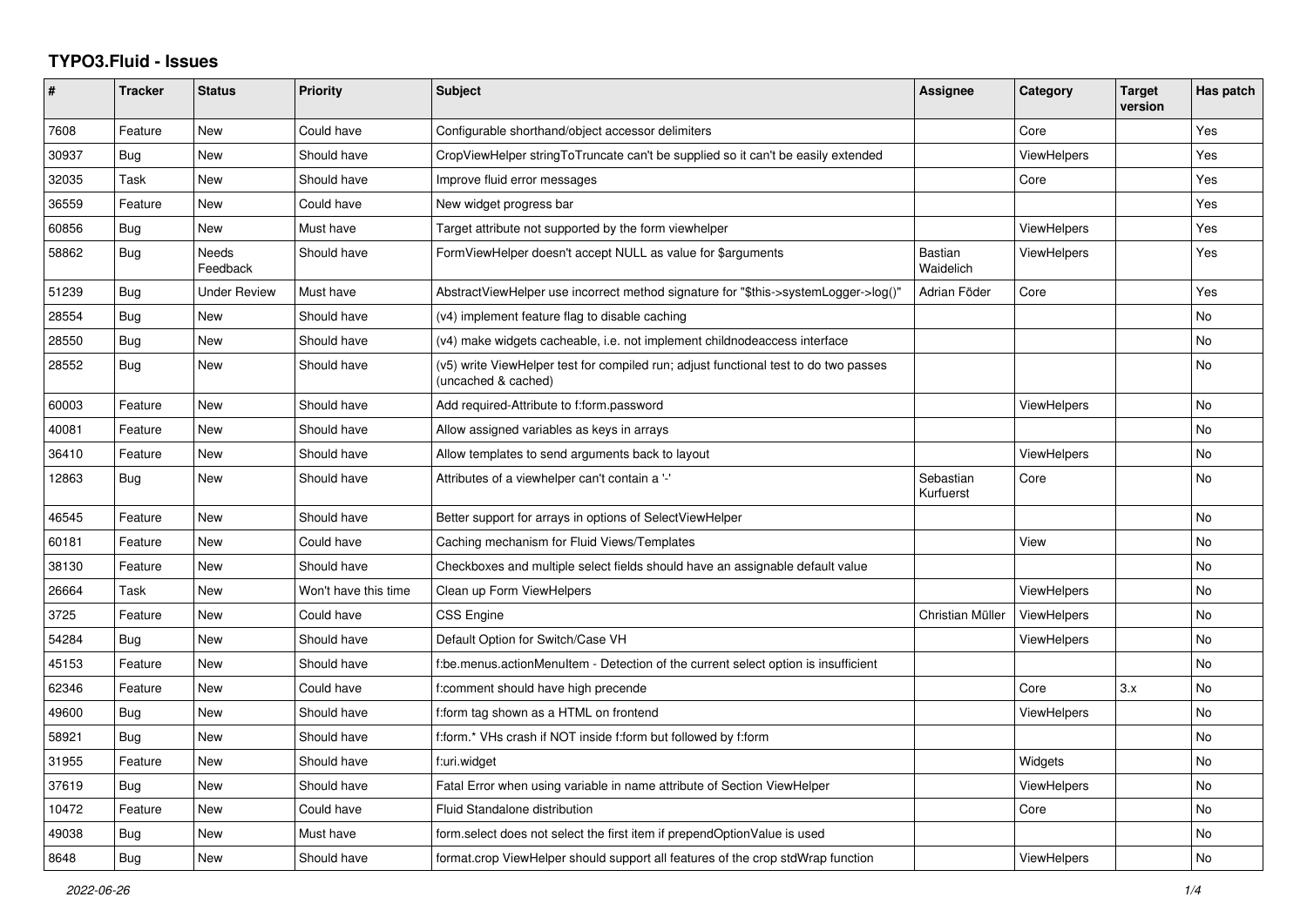| #     | <b>Tracker</b> | <b>Status</b> | <b>Priority</b>      | <b>Subject</b>                                                                                         | <b>Assignee</b>        | Category    | <b>Target</b><br>version | Has patch |
|-------|----------------|---------------|----------------------|--------------------------------------------------------------------------------------------------------|------------------------|-------------|--------------------------|-----------|
| 58983 | Bug            | New           | Should have          | format.date does not respect linebreaks and throws exception                                           |                        |             |                          | No        |
| 47669 | Task           | New           | Should have          | FormViewHelper does not define the default request method                                              |                        |             |                          | No        |
| 45394 | Task           | New           | Should have          | Forwardport Unit test for standalone view                                                              |                        | View        |                          | No        |
| 28553 | Bug            | New           | Should have          | improve XHProf test setup                                                                              |                        |             |                          | No        |
| 56237 | Task           | New           | Should have          | in-line (Condition) View Helpers should not evaluate on parsing                                        |                        |             |                          | No        |
| 57885 | Bug            | New           | Must have            | Inputs are cleared from a second form if the first form produced a vallidation error                   |                        |             |                          | No        |
| 37095 | Feature        | New           | Should have          | It should be possible to set a different template on a Fluid TemplateView inside an<br>action          | Christopher<br>Hlubek  |             |                          | No        |
| 51100 | Feature        | New           | Must have            | Links with absolute URI should have the option of URI Scheme                                           |                        | ViewHelpers |                          | No        |
| 27607 | <b>Bug</b>     | New           | Must have            | Make Fluid comparisons work when first element is STRING, second is NULL.                              |                        | Core        |                          | No        |
| 26658 | Task           | New           | Won't have this time | Make Form ViewHelpers consistent                                                                       |                        | ViewHelpers |                          | No        |
| 30555 | Feature        | New           | Could have           | Make TagBuilder more extensible                                                                        |                        | Core        |                          | No        |
| 28549 | Bug            | New           | Should have          | make widgets cacheable, i.e. not implement childnodeaccess interface                                   |                        |             |                          | No        |
| 42397 | Feature        | New           | Should have          | Missing viewhelper for general links                                                                   |                        |             |                          | No        |
| 40064 | Bug            | New           | Must have            | Multiselect is not getting persisted                                                                   |                        | ViewHelpers |                          | No        |
| 60271 | Feature        | New           | Should have          | Paginate viewhelper, should also support arrays                                                        |                        |             |                          | No        |
| 36655 | <b>Bug</b>     | New           | Should have          | <b>Pagination Links</b>                                                                                |                        | Widgets     |                          | No        |
| 45384 | Bug            | New           | Must have            | Persisted entity object in widget-configuration cannot be deserialized (after reload)                  |                        | Widgets     | 2.0.1                    | No        |
| 39936 | Feature        | <b>New</b>    | Should have          | registerTagAttribute should handle default values                                                      |                        | ViewHelpers |                          | No.       |
| 42743 | Task           | New           | Should have          | Remove inline style for hidden form fields                                                             |                        |             |                          | No        |
| 43071 | Task           | New           | Should have          | Remove TOKENS for adding fallback teplates in B                                                        |                        |             |                          | No        |
| 43072 | Task           | New           | Should have          | Remove TOKENS for adding templates fallback in Backporter                                              |                        | View        |                          | No        |
| 54195 | Task           | New           | Should have          | Rename and move FormViewHelper's errorClass value, currently 'f3-form-error'                           | Adrian Föder           | ViewHelpers |                          | No        |
| 38369 | Bug            | New           | Must have            | Resource ViewHelpers should not fall back to request package                                           |                        | View        |                          | No        |
| 33215 | Feature        | New           | Should have          | RFC: Dynamic values in ObjectAccess paths                                                              |                        |             |                          | No        |
| 39990 | Bug            | New           | Should have          | Same form twice in one template: hidden fields for empty values are only rendered<br>once              |                        | Core        |                          | No        |
| 52591 | Bug            | New           | Should have          | The Pagination Widget broken for joined objects                                                        |                        |             |                          | No        |
| 10911 | Task           | New           | Should have          | Tx_Fluid_ViewHelpers_Form_AbstractFormViewHelper->renderHiddenIdentityField<br>should be more reliable |                        | ViewHelpers |                          | No        |
| 34309 | Task           | New           | Could have           | Unknown ViewHelpers cause exception - should be handled more graceful                                  |                        | ViewHelpers |                          | No        |
| 3481  | Bug            | New           | Should have          | Use ViewHelperVariableContainer in PostParseFacet                                                      |                        | Core        |                          | No        |
| 33551 | Bug            | New           | Must have            | View helper values break out of a partial scope                                                        | Sebastian<br>Kurfuerst | Core        |                          | No        |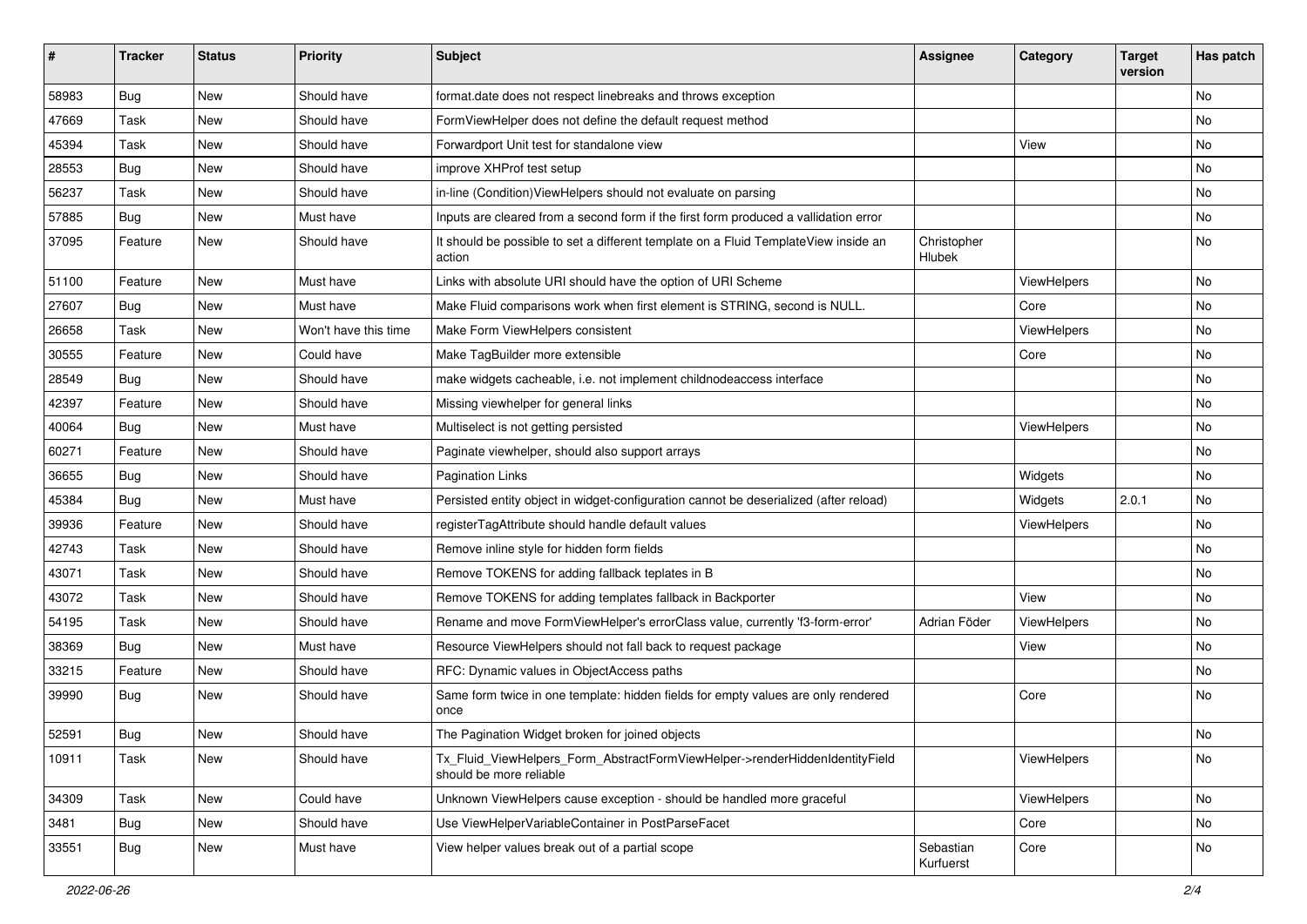| #     | <b>Tracker</b> | <b>Status</b>       | <b>Priority</b> | Subject                                                                                              | <b>Assignee</b>             | Category           | <b>Target</b><br>version | Has patch |
|-------|----------------|---------------------|-----------------|------------------------------------------------------------------------------------------------------|-----------------------------|--------------------|--------------------------|-----------|
| 51277 | Feature        | New                 | Should have     | ViewHelper context should be aware of actual file occurrence                                         |                             |                    |                          | No        |
| 52419 | Bug            | New                 | Should have     | Wrong PHPDocs notation for default value inline f:translate viewhelper                               |                             |                    | 2.0                      | No        |
| 28551 | Bug            | Accepted            | Should have     | (v4) backport VHTest                                                                                 | Sebastian<br>Kurfuerst      |                    |                          | No        |
| 5933  | Feature        | Accepted            | Should have     | Optional section rendering                                                                           | Sebastian<br>Kurfuerst      | ViewHelpers        |                          | No        |
| 3291  | Feature        | Needs<br>Feedback   | Should have     | Cacheable viewhelpers                                                                                |                             |                    |                          | No        |
| 36662 | Bug            | Needs<br>Feedback   | Should have     | Checked state isn't always correct when property is collection                                       | Kevin Ulrich<br>Moschallski | ViewHelpers        | 1.1.1                    | <b>No</b> |
| 46289 | Bug            | Needs<br>Feedback   | Should have     | Enable Escaping Interceptor in XML request format                                                    |                             | View               | 2.0.1                    | No        |
| 8491  | Task           | Needs<br>Feedback   | Should have     | link.action and uri.action differ in absolute argument                                               | Karsten<br>Dambekalns       | ViewHelpers        |                          | No        |
| 33394 | Feature        | Needs<br>Feedback   | Should have     | Logical expression parser for BooleanNode                                                            | <b>Tobias Liebig</b>        | Core               |                          | No        |
| 33628 | Bug            | Needs<br>Feedback   | Must have       | Multicheckboxes (multiselect) for Collections don't work                                             | Christian Müller            | ViewHelpers        |                          | No        |
| 8989  | Feature        | Needs<br>Feedback   | Could have      | Search path for fluid template files                                                                 |                             | View               |                          | No        |
| 46091 | Task           | Needs<br>Feedback   | Should have     | Show source file name and position on exceptions during parsing                                      |                             |                    |                          | No        |
| 46257 | Feature        | <b>Under Review</b> | Should have     | Add escape sequence support for Fluid                                                                |                             | Core               |                          | No        |
| 43346 | Feature        | Under Review        | Should have     | Allow property mapping configuration via template                                                    | Karsten<br>Dambekalns       | <b>ViewHelpers</b> | 2.1                      | No        |
| 52640 | Feature        | <b>Under Review</b> | Should have     | Create an UnlessViewHelper as opposite to the IfViewHelper                                           | Marc Neuhaus                |                    |                          | No        |
| 5636  | Task           | <b>Under Review</b> | Must have       | Form_RadioViewHelper and CheckBoxViewHelper miss check for existing object<br>before it is accessed. |                             |                    |                          | No        |
| 59057 | <b>Bug</b>     | <b>Under Review</b> | Must have       | Hidden empty value fields shoud be disabled when related field is disabled                           | Bastian<br>Waidelich        | ViewHelpers        |                          | No        |
| 55008 | Bug            | <b>Under Review</b> | Should have     | Interceptors should be used in Partials                                                              | Christian Müller            |                    |                          | No        |
| 40998 | Bug            | Under Review        | Should have     | Missing parent request namespaces in form field name prefix                                          | Sebastian<br>Kurfuerst      | ViewHelpers        | 1.1.1                    | No        |
| 53806 | <b>Bug</b>     | <b>Under Review</b> | Should have     | Paginate widget maximumNumberOfLinks rendering wrong number of links                                 | Bastian<br>Waidelich        | Widgets            |                          | No        |
| 34682 | Bug            | <b>Under Review</b> | Should have     | Radio Button missing checked on validation error                                                     |                             | ViewHelpers        |                          | No        |
| 49756 | Feature        | <b>Under Review</b> | Should have     | Select values by array key in checkbox viewhelper                                                    |                             |                    |                          | No        |
| 65424 | Bug            | <b>Under Review</b> | Should have     | SelectViewHelper must respect option(Value Label)Field for arrays                                    |                             | ViewHelpers        |                          | No        |